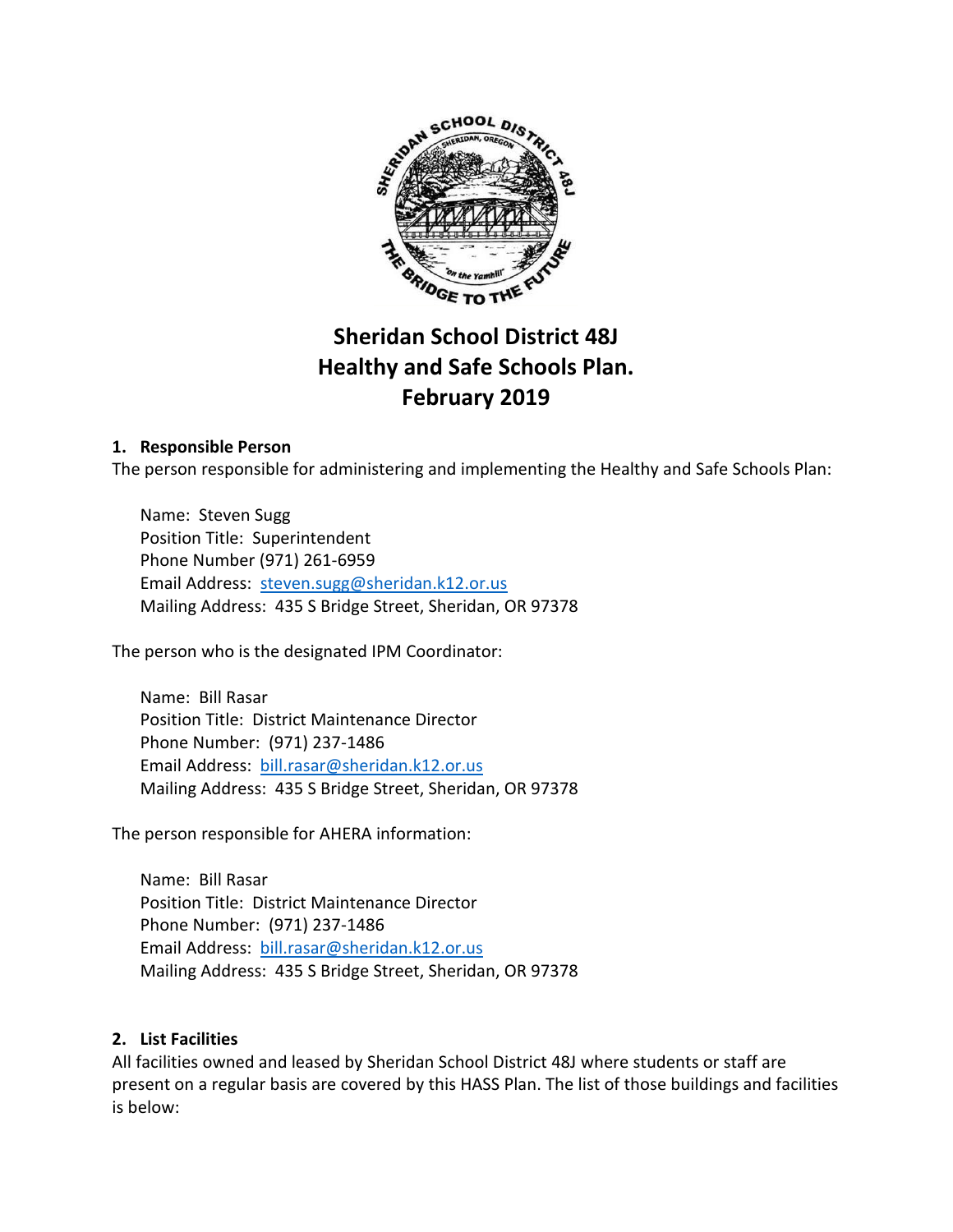| <b>Facility Name</b>     | <b>Facility Address</b>                    |
|--------------------------|--------------------------------------------|
| Sheridan High School     | 433 S Bridge Street, Sheridan, OR 97378    |
| Faulconer-Chapman School | 332 SW Cornwall Street, Sheridan, OR 97378 |
| District Office          | 435 S Bridge Street, Sheridan, OR 97378    |

# **3. Elevated Levels of Lead in Water Used for Drinking or Food Preparation**

All school districts, education service districts, and public charter schools are required to test for and eliminate exposure to elevated levels of lead in water used for Drinking and Food Preparation through either remediation or eliminating access, according to OAR 333-061-0400 and OAR 581-022-2223. In conformance with those administrative rules, Sheridan School District 48J certifies the following:

- 1. All testing was done according to the testing requirements in OAR 333-061-0400;
- 2. All samples were analyzed by a lab accredited by Oregon Health Authority to test for those materials;
- 3. All water fixtures required to be tested under OAR 333-061-0400 were tested for elevated levels of lead in accordance with the testing schedule developed by the Oregon Health Authority; and

|  |  |  | 4. The testing schedule for each building covered by this plan is set forth below: |  |
|--|--|--|------------------------------------------------------------------------------------|--|
|--|--|--|------------------------------------------------------------------------------------|--|

| <b>Facility Name</b>     |      | Year of Last Test Next scheduled test<br>(per 6 year schedule) Exemption Reason | Schedule or     |
|--------------------------|------|---------------------------------------------------------------------------------|-----------------|
| Sheridan High School     | 2016 | 2022 FY                                                                         | 6 year schedule |
| Faulconer-Chapman School | 2016 | 2022 FY                                                                         | 6 year schedule |
| District Office          | 2016 | 2022 FY                                                                         | 6 year schedule |

#### **4. Lead Paint**

In order to comply with the United States Environmental Protection Agency's Renovation, Repair and Painting Program Rule, the district will only contract with certified lead based paint renovation contractors licensed by the Oregon Construction Contractors Board.

#### **5. Asbestos**

Sheridan School District 48J complies with the federal Asbestos Hazard Emergency Response Act (AHERA). All required asbestos management plans are available for viewing by submitting a request to Bill Rasar, District Maintenance Director.